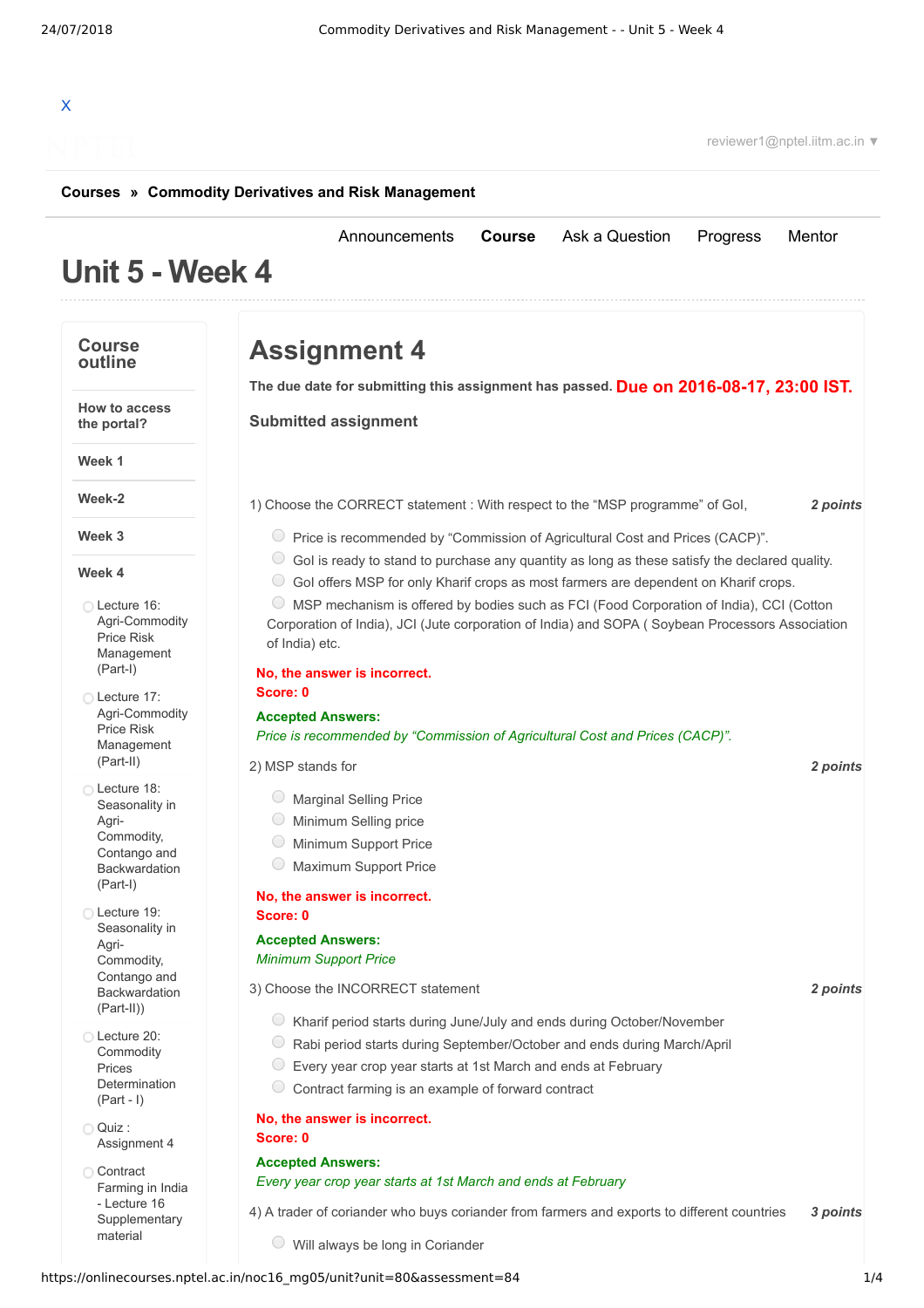- [Pradhan-Mantri-](https://onlinecourses.nptel.ac.in/noc16_mg05/link?unit=89)Fasal Bima - Lecture 16 **Supplementary** material
- Ram Rahim producer Company - Lecture 16 **[Supplementary](https://onlinecourses.nptel.ac.in/noc16_mg05/link?unit=90)** material
- CACP prices -Lecture 16 **[Supplementary](https://onlinecourses.nptel.ac.in/noc16_mg05/link?unit=91)** material
- [CorianderCaseStudy](https://onlinecourses.nptel.ac.in/noc16_mg05/link?unit=92) - Lecture 17 **Supplementary** material
- ∩ Essential **Commodities** Act - Lecture 17 **[Supplementary](https://onlinecourses.nptel.ac.in/noc16_mg05/link?unit=93)** material
- o traded volume at NCDEX - Lecture 17 **[Supplementary](https://onlinecourses.nptel.ac.in/noc16_mg05/link?unit=94)** material
- Gold-DAP-SPOT Price in USD - Lecture 18 **[Supplementary](https://onlinecourses.nptel.ac.in/noc16_mg05/link?unit=95)** material
- Soybean Contang-Backwardation - Lecture 18 **[Supplementary](https://onlinecourses.nptel.ac.in/noc16_mg05/link?unit=96)** material
- Soyban-Soymealexport-import - Lecture 20 **[Supplementary](https://onlinecourses.nptel.ac.in/noc16_mg05/link?unit=97)** material
- [USDA-Stock-to-](https://onlinecourses.nptel.ac.in/noc16_mg05/link?unit=98)Use Ratio for Soybean - Lecture 20 **Supplementary** material
- USDA **Agricultural** Projections to 2025 - Lecture 20 **[Supplementary](https://onlinecourses.nptel.ac.in/noc16_mg05/link?unit=99)** material
- [Assignment](https://onlinecourses.nptel.ac.in/noc16_mg05/link?unit=127) 4- Solution

#### **Week 5**

**Week 6**

#### 24/07/2018 Commodity Derivatives and Risk Management - - Unit 5 - Week 4

- $\circ$  Will always be short in Coriander C Can be short or long in Coriander
- 
- $\circ$  As a trader, it does not have any exposure to Coriander price change

## **No, the answer is incorrect.**

### **Score: 0**

#### **Accepted Answers:** *Can be short or long in Coriander*

5) *2 points* Which commodity is not an "Essential Commodity"

- $\bigcirc$  Jute
- Textiles
- Steel
- Pulses

#### **No, the answer is incorrect. Score: 0**

#### **Accepted Answers:**

#### *Steel*

6) *3 points* Which of the following is NOT considered by Commission of Agricultural Cost and Prices (CACP) for formulating MSP

- $\circ$  cost of production
- $\circlearrowright$  changes in input-output prices
- $\circ$  market price in previous years
- $\circ$  acreage of plantation

#### **No, the answer is incorrect. Score: 0**

#### **Accepted Answers:**

#### *acreage of plantation*

7) *3 points* Choose the INCORRECT statement: Seasonal index

- $\circ$  can be negative
- $\circ$  measures the price of any given month relative to the monthly average price.
- $\circ$  normally has high values during the pre-harvest period and lower values after post-harvest.

 $\bullet$  value of 1.12 for a given month indicates that month's price is 12% higher than average monthly sales.

## **No, the answer is incorrect.**

### **Score: 0**

#### **Accepted Answers:**

*can be negative*

8) *3 points* Soybean crush margin is calculated as

- $\circ$  Price of soyoil + Price of soymeal {Price of soybean + crushing cost of soybean + refining cost of crude soyoil}
- $\circ$  Price of soyoil Price of soymeal +{Price of soybean + crushing cost of soybean refining cost of crude soyoil}
- Price of soyoil Price of soymeal {Price of soybean + crushing cost of soybean refining cost of crude soyoil}
- $\circ$  Price of soyoil + Price of soymeal + {Price of soybean crushing cost of soybean + refining cost of crude soyoil}

#### **No, the answer is incorrect.**

#### **Score: 0**

#### **Accepted Answers:** Price of soyoil + Price of soymeal - {Price of soybean + crushing cost of soybean + refining cost of crude *soyoil}*

9) *3 points* Choose the CORRECT one. With respect to "Stock-to-Use ratio"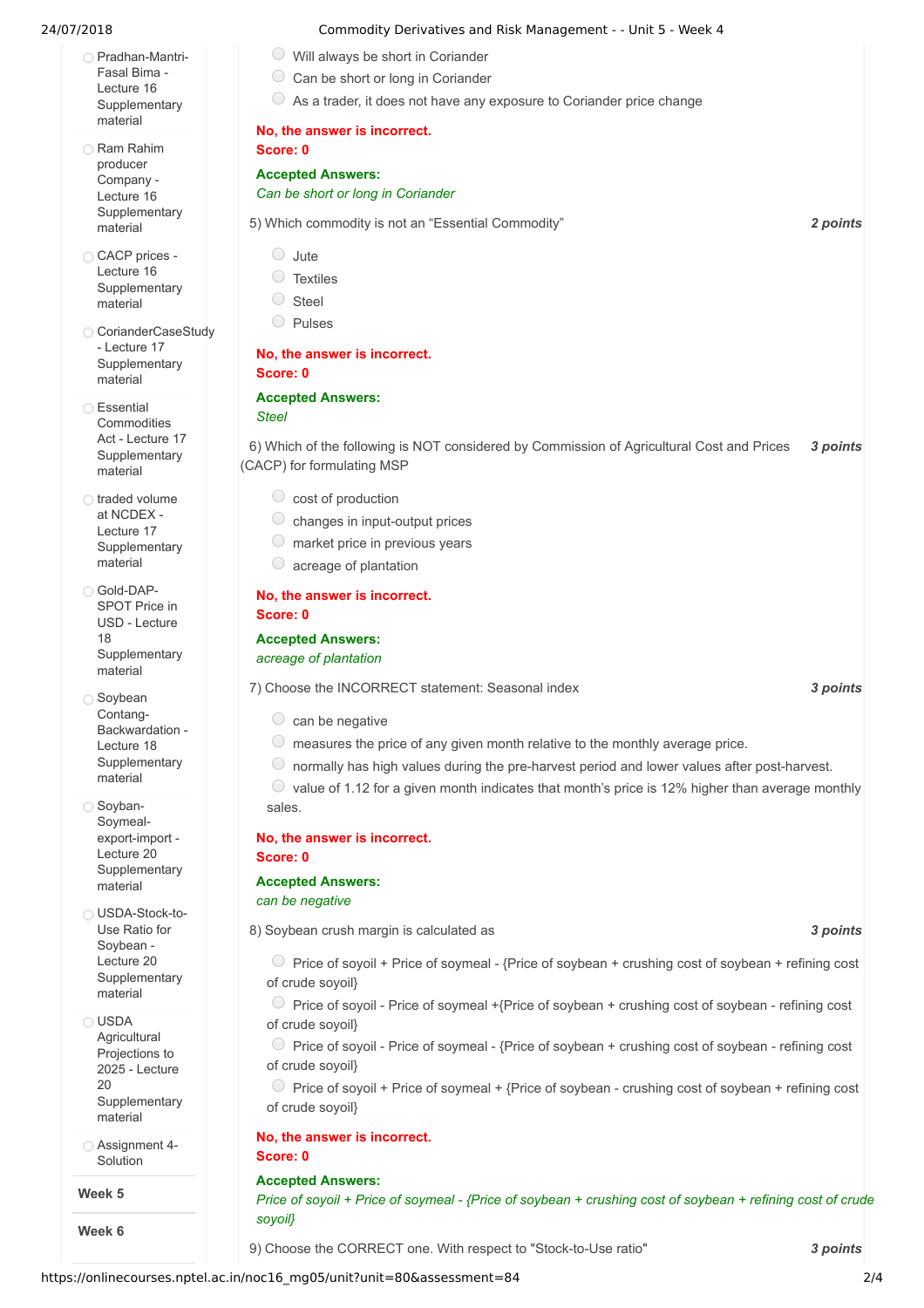**Week 7:**

**Week 8**

- 24/07/2018 Commodity Derivatives and Risk Management - Unit 5 Week 4
	- $\bigcirc$  Higher stock-to-use ratio indicates future spot price may decline
	- Without export and import, stock-to-use ratio will be 1 for a given year
	- $\bigcirc$  Closing inventory for a year is the beginning inventory of the previous year
		- Total demand consists of export and import demand.

#### **No, the answer is incorrect.**

#### **Score: 0 Accepted Answers:** *Higher stock-to-use ratio indicates future spot price may decline*

10) *2 points* High positive crush margin is good for

- $\circ$  Soybean farmers who sells soybeans
- $\circ$  Crushers who earn fixed lease rental
- $\circ$  Parties who buy soybean and sell soyoil and soymeal.
- Soyoil consumers

#### **No, the answer is incorrect. Score: 0**

#### **Accepted Answers:**

#### *Parties who buy soybean and sell soyoil and soymeal.*

11) *2 points* A "contango" market in case of futures

- $\circ$  Happens due to very high price volatility in underlying spot market
- $\bullet$  Results from increasing costs over time associated with the carrying charges of an underlying commodity
- Results from decreasing prices associated with low demand for the underlying commodity
- $\circ$  Happens due to seasonality in commodity spot as well as futures price

#### **No, the answer is incorrect. Score: 0**

#### **Accepted Answers:**

#### *Results from increasing costs over time associated with the carrying charges of an underlying commodity*

12) n a given year, a country produced 4375mn tonnes of soybean. It imported 40mn tonnes 3 points and exported 90m tonnes. Beginning inventory for that year is 290mn tonnes. Total domestic use for that year stands at 4400mn tonnes. The stock-to-use ratio is (Choose the nearest correct one)

 $\circ$  4.88%  $6.02%$  $\circ$  4.97%  $\circ$  8.25%

**No, the answer is incorrect. Score: 0 Accepted Answers:**

*4.88%*

[Previous Page](https://onlinecourses.nptel.ac.in/noc16_mg05/unit?unit=80&lesson=86) **[End](https://onlinecourses.nptel.ac.in/noc16_mg05/course)**